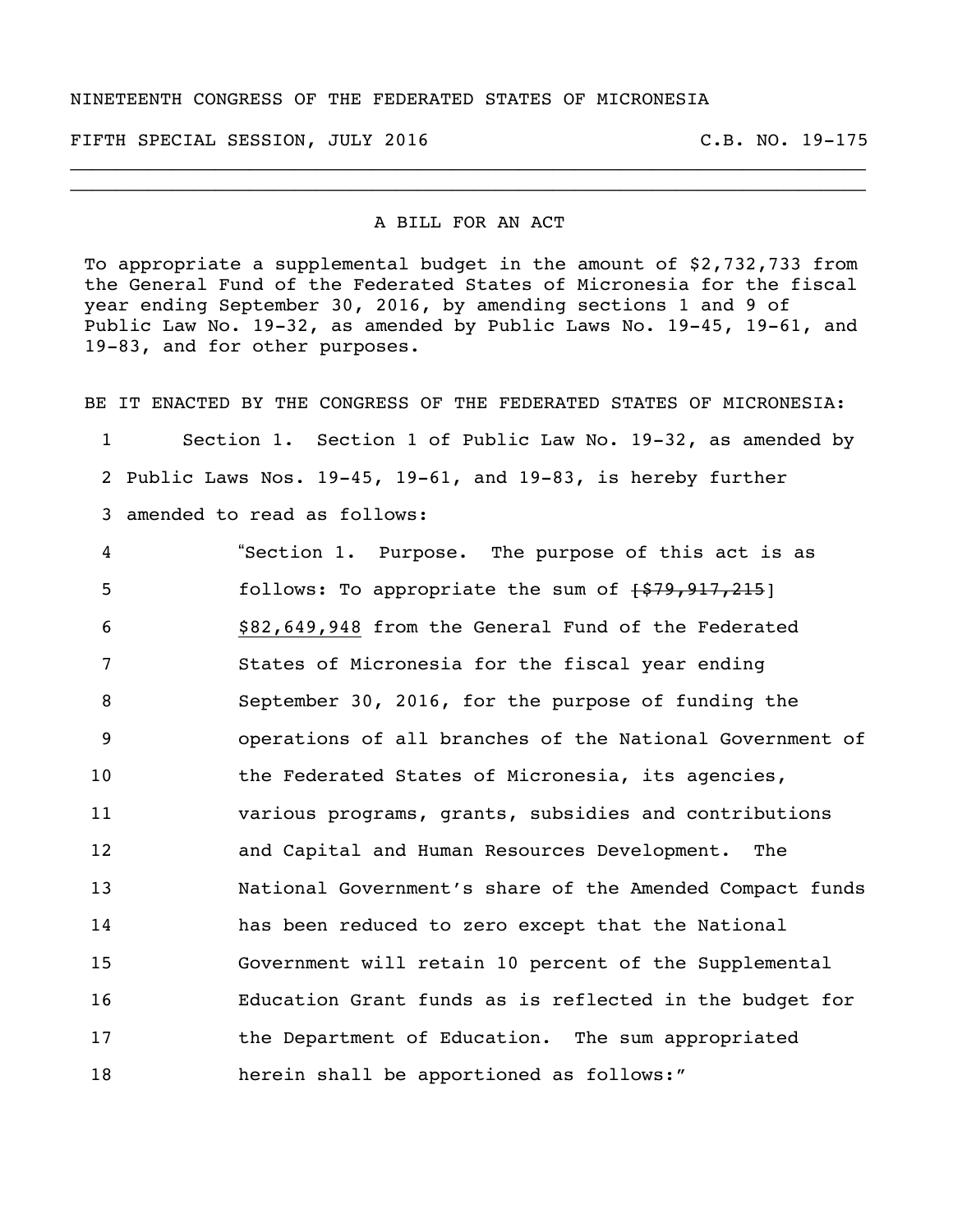Section 2. Section 9 of Public Law No. 19-32, as amended by Public Law No. 19-83, is hereby further amended to read as follows:

\_\_\_\_\_\_\_\_\_\_\_\_\_\_\_\_\_\_\_\_\_\_\_\_\_\_\_\_\_\_\_\_\_\_\_\_\_\_\_\_\_\_\_\_\_\_\_\_\_\_\_\_\_\_\_\_\_\_\_\_\_\_\_\_\_\_\_\_\_\_\_ \_\_\_\_\_\_\_\_\_\_\_\_\_\_\_\_\_\_\_\_\_\_\_\_\_\_\_\_\_\_\_\_\_\_\_\_\_\_\_\_\_\_\_\_\_\_\_\_\_\_\_\_\_\_\_\_\_\_\_\_\_\_\_\_\_\_\_\_\_\_\_

 "Section 9. Capital and Human Resources Development. 5 The sum of  $$38,303,498$  [\$41,036,231], or so much thereof as may be necessary, is hereby appropriated from the General Fund of the Federated States of Micronesia for the fiscal year ending September 30, 2016, for the following capital improvements, development programs, and projects and human resources development. Of the total amount of funds appropriated herein, \$689,598 shall be deemed to come from funds available under the Amended Compact from the Supplemental Education Grant. The sum appropriated by this section shall be apportioned as follows: (1) College of Micronesia – FSM. (a) College of Micronesia–FSM. ....\$ 3,800,000 (b) FSM Fisheries and Maritime Institute 833,915 (c) COM-FSM SEG.................... 683,948 (2) Department of Finance & Administration (a) FSM Warehouse Lease & Maintenance 100,000 (b) PCD Awareness Initiative ....... 15,000 (3) Department of Resources & Development (a) FSM Assn. Chamber of Commerce . 67,000 (b) State Trade Fairs enhancing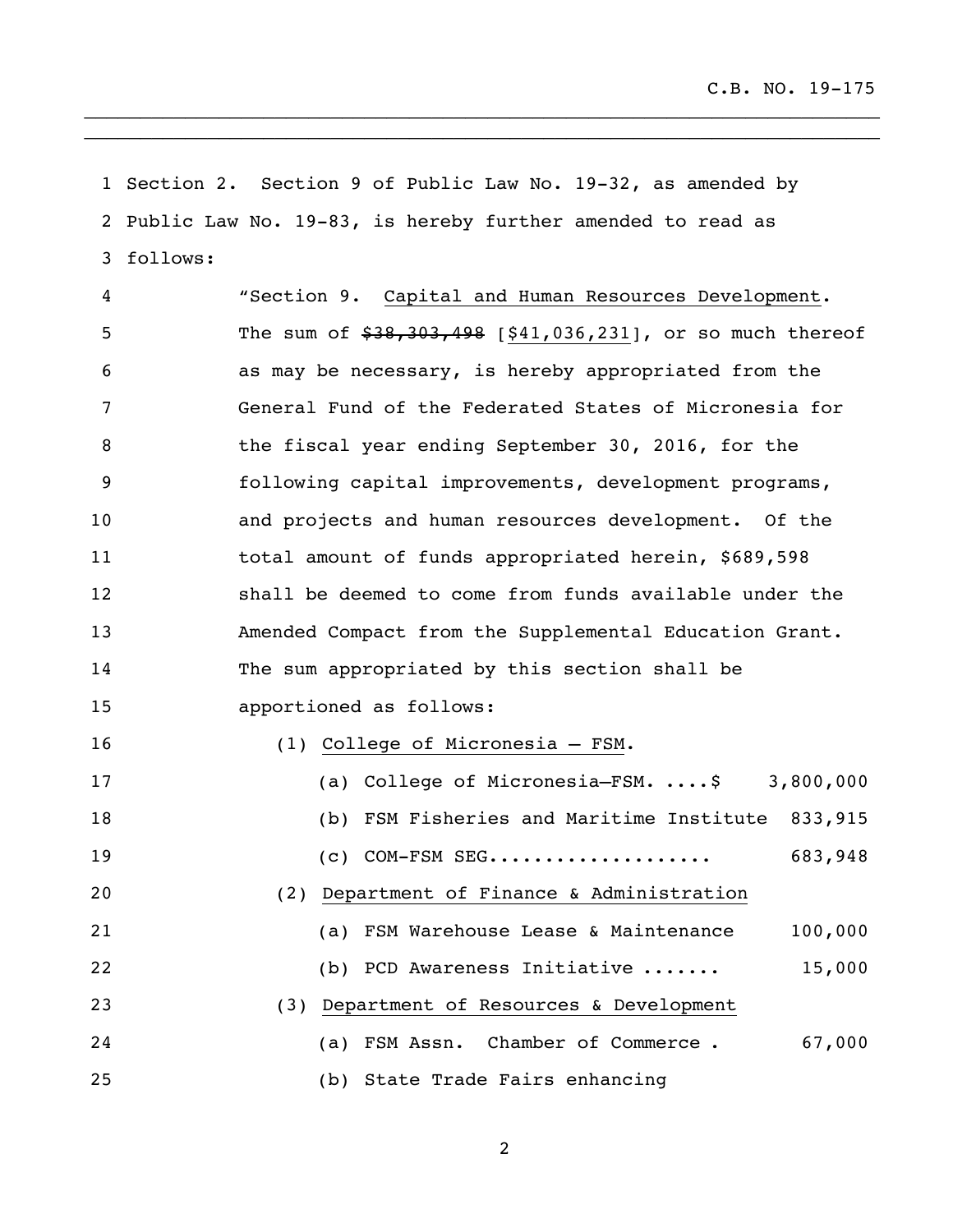| $\mathbf 1$ | value addition\$<br>40,000                           |
|-------------|------------------------------------------------------|
| 2           | 50,000                                               |
| 3           | $-0-$<br>(d) FSM Agriculture Census                  |
| 4           | (e) SBDC Capacity Assessment<br>$-0-$                |
| 5           | (f) National Trade Facilitation                      |
| 6           |                                                      |
| 7           | (g) Food Security Production  100,000                |
| 8           | (h) Secretariat/Hosting conference,                  |
| 9           | equipment, materials<br>10,000                       |
| 10          | $-0-$<br>(i) Foreign Investment Review               |
| 11          | (j) Implement National Tourism Policy 35,000         |
| 12          | (k) Trade Advisory Service<br>$-0-$                  |
| 13          | (1) Tourism Advisory Service<br>$-0-$                |
| 14          | (m) Assistance to States for Tourism                 |
| 15          | Investment Plan Implementation 1,951,201             |
| 16          | (n) Phase II Foreign Investment Review 18,278        |
| 17          | (4) Department of Transportation, Communications and |
| 18          | Infrastructure.                                      |
| 19          | (a) Outer Island Airport Improvement 1,500,000       |
| 20          | (b) Capital Facilities Rehabilitation<br>500,000     |
| 21          | (c) Sekere-Palikir Road, Bridge,                     |
| 22          | 300,000<br>and Pavement Drainage                     |
| 23          | (d) Operation & Drydocking Boats<br>2,500,000        |
| 24          | 150,000<br>(e) Caroline Island Air                   |
| 25          | (f) Chuuk Air Services Agreement<br>250,000          |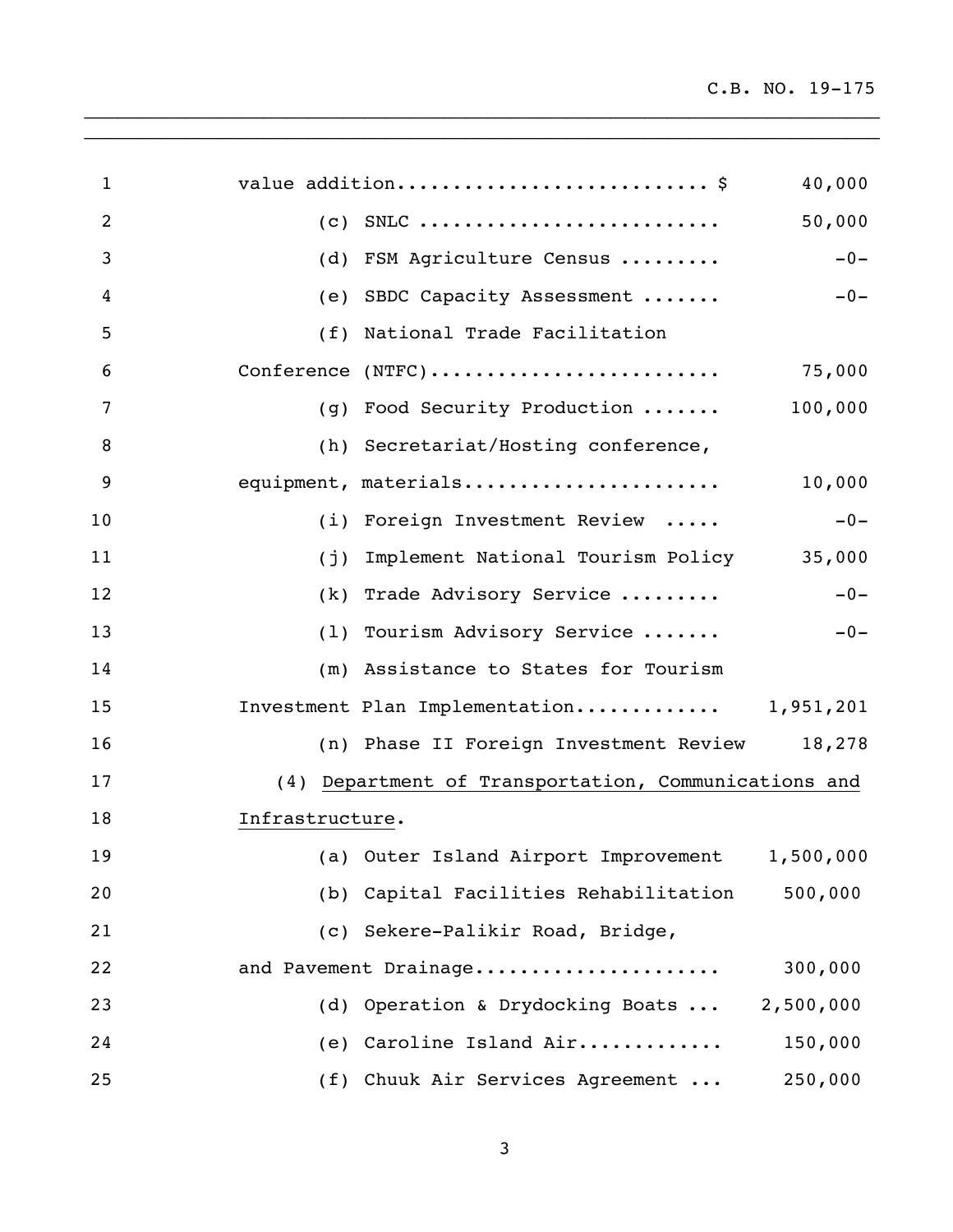| $\mathbf{1}$   | (g) Equipment replacement for Voyager \$ 211,100             |
|----------------|--------------------------------------------------------------|
| $\overline{2}$ | 78,700<br>(h) Radar Replacement                              |
| 3              | (i) AIP Matching Funds $[2,360,075]$ 5,092,808               |
| 4              | (5) Department of Justice                                    |
| 5              | (a) Patrol boat major maintenance                            |
| 6              | project<br>\$125,000                                         |
| 7              | 20,000<br>(b) Hosting of PILON Meeting                       |
| 8              | (c) Humanitarian assistance to detained                      |
| 9              | foreign nationals in the state of Yap<br>25,000              |
| 10             | (d) Anti-trafficking in persons & anti-                      |
| 11             | human smuggling<br>30,000                                    |
| 12             | (6) Office of Environment & Emergency Management             |
| 13             | (a) Fostering Sustainable Solid                              |
| 14             | 125,000                                                      |
| 15             | (7) President's Office                                       |
| 16             | (a) FSM Trust Fund  10,000,000                               |
| 17             | 100,000<br>(b) Staff upgrading $\ldots \ldots \ldots \ldots$ |
| 18             | (c) 2023 Investment Development Fund<br>$-0-$                |
| 19             | (d) Implementation of ODA Policy<br>50,000                   |
| 20             | (e) 2016 Development Partners Meeting<br>75,000              |
| 21             | 50,000<br>(f) Compact Review Committee                       |
| 22             | (g) Purchase of land in Guam for                             |
| 23             | relocation of the Consulate Office 2,000,000                 |
| 24             | (8) National Election.                                       |
| 25             | (a) National Election (voter ID)<br>50,000                   |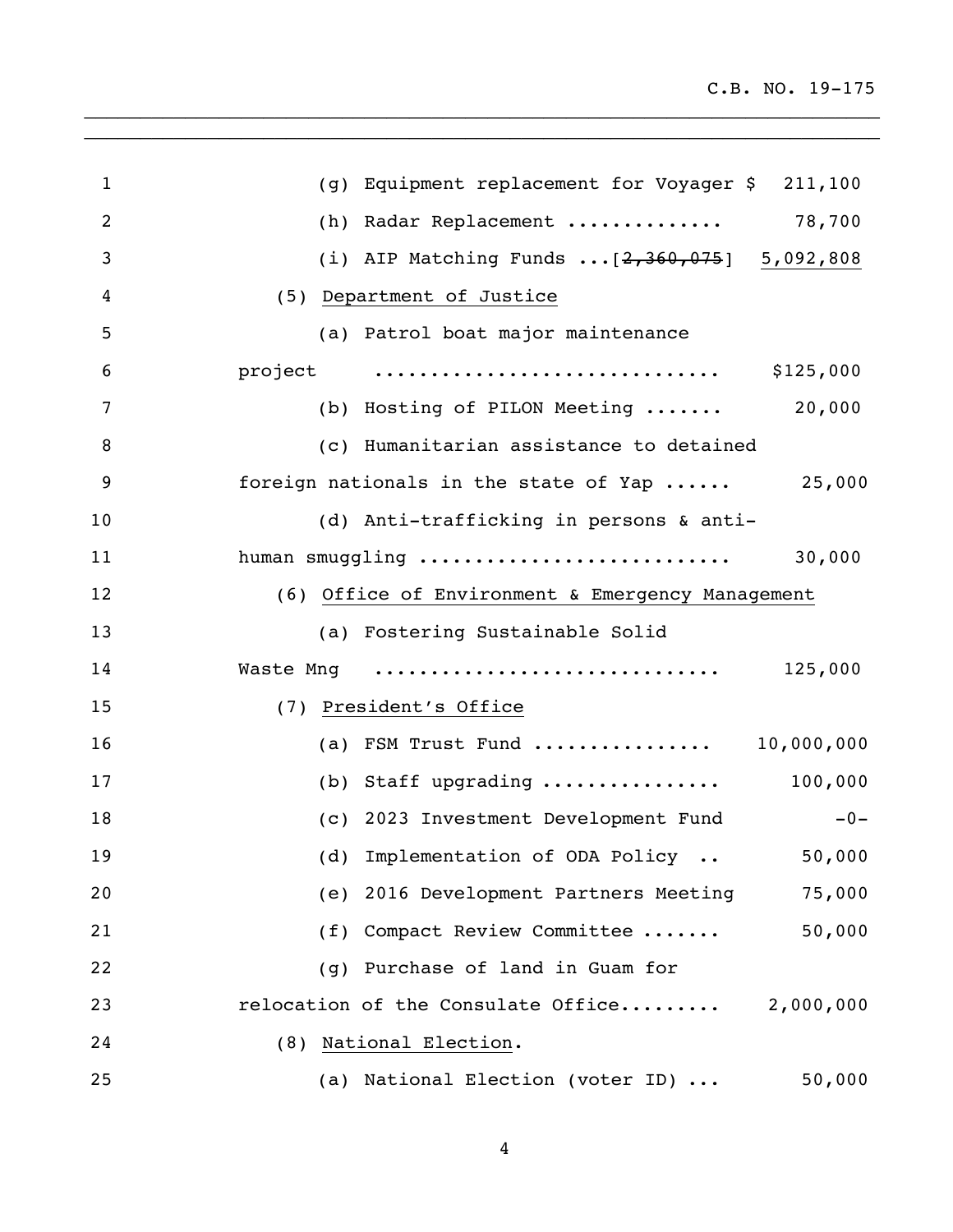| 1              | (9) Department of Health and Social Affairs          |
|----------------|------------------------------------------------------|
| $\overline{2}$ | (a) Health Services Specialty Pathologist \$ 50,000  |
| 3              | 78,000<br>(b) Environmental/water/food/lab test      |
| 4              | 195,000<br>(c) Medical Specialized Team              |
| 5              | (d) Health Network<br>$-0-$                          |
| 6              | (10) Department of Education                         |
| 7              | (a) NDOE Projects<br>395,000                         |
| 8              | (11) Insurance Board.                                |
| 9              | (a) Improve and strengthen statutory                 |
| 10             | 29,409<br>and regulatory framework                   |
| 11             | 99,220<br>(b) Consultant Site Evaluation             |
| 12             | (12) Other Capital and Human Resource Development.   |
| 13             | (a) Chuuk State Priority Infrastructure Project      |
| 14             | apportioned as follows:                              |
| 15             | (i) 4G network upgrade for main island               |
| 16             | of Chuuk and mobile extension to the outer           |
| 17             | islands of Chuuk  1,500,000                          |
| 18             | (ii) Other Chuuk State Priority                      |
| 19             | Infrastructure Projects 2,750,000                    |
| 20             | (b) Pohnpei State Priority Infrastructure            |
| 21             | Projects<br>$-0-$                                    |
| 22             | Kosrae State Priority<br>(C)                         |
| 23             | Infrastructure Projects 1,500,000                    |
| 24             | (d) Yap State Priority                               |
| 25             | Infrastructure Projects; PROVIDED THAT, the allottee |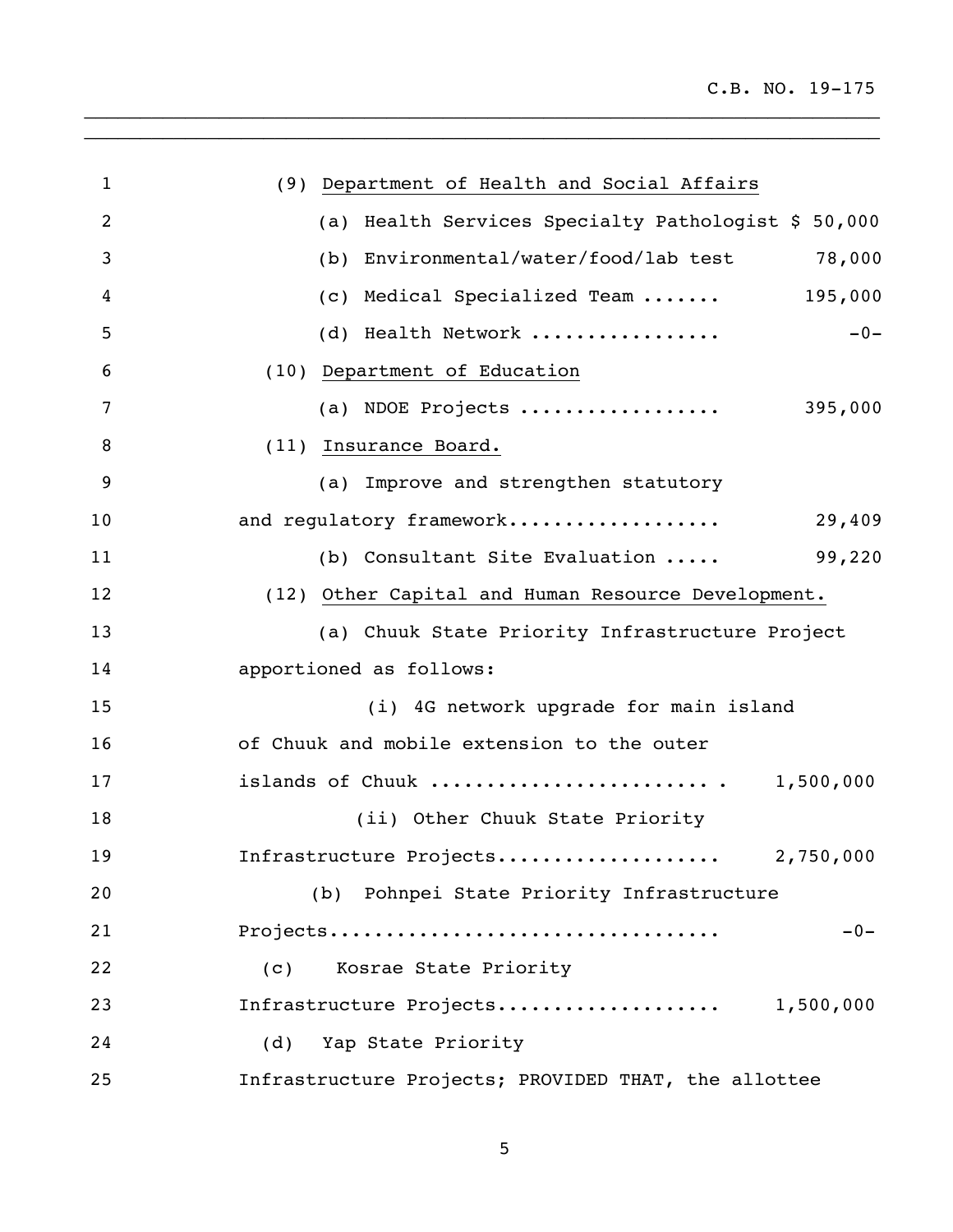C.B. NO. 19-175

| 1  | submits both a plan outlining the use of the funds         |         |
|----|------------------------------------------------------------|---------|
| 2  | and a report detailing the use of the Priority             |         |
| 3  | Infrastructure Project funds appropriated in FY151,750,000 |         |
| 4  | (e) FSM Foreign Mission Repair                             |         |
| 5  | & Maintenance                                              | 300,000 |
| 6  | (f) Renovation of the Supreme Court in                     |         |
| 7  | Kosrae & Chief Justice of Kosrae Travel to Samoa           | 75,000  |
| 8  | (g) Renovation of Chuuk State                              |         |
| 9  | Supreme Court                                              | 100,000 |
| 10 | (h) Typhoon Shutters for FSM                               |         |
| 11 | Supreme Court in Yap                                       | 30,000  |
| 12 | (i) Renovation of the Chuuk                                |         |
| 13 | Delegation Office                                          | 50,000  |
| 14 | (j) Foreign Affairs-FSM Contribution for                   |         |
| 15 | SPC Hosting                                                | 228,000 |
| 16 | (k) NACH-Pacific Island Festival of Arts -                 |         |
| 17 |                                                            | 50,000  |
| 18 | (1) NACH-Pacific Island Festival of Arts-Yap               | 50,000  |
| 19 | (m) NACH-Pacific Island Festival of Arts-Kosrae            | 50,000  |
| 20 | (n) NACH-Pacific Island Festival of Arts-Chuuk             | 50,000  |
| 21 | (o) Postal Service prior-obligation                        | 8,302   |
| 22 | (p) Upgrade FSM Congress Internet to Fiber                 |         |
| 23 |                                                            | 25,000  |
| 24 | (q) Pacific Assoc. of Supreme Audit                        |         |
| 25 | Institutions Meeting  \$                                   | 20,000  |